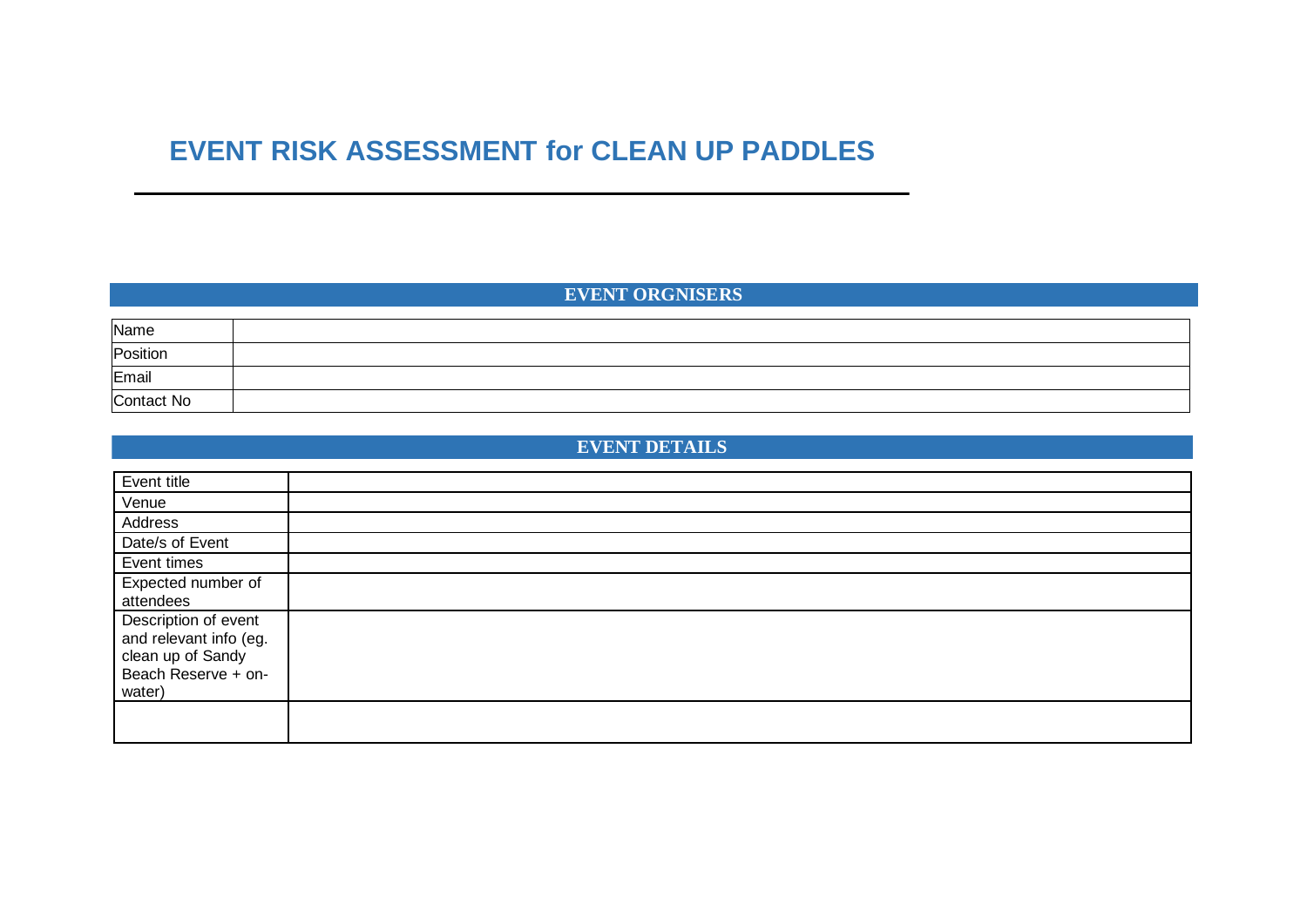## **ASSESSOR DETAILS**

This assessment was conducted on:

| <b>Name</b>     | Sianea |  |
|-----------------|--------|--|
| <b>Position</b> | Date.  |  |

| Name          | unnar. |  |
|---------------|--------|--|
| <b>Positi</b> |        |  |

| Authority & Accountability<br>Responsibility,                                  | <b>Name</b>     |  |
|--------------------------------------------------------------------------------|-----------------|--|
|                                                                                | <b>Position</b> |  |
| The nominated person responsible for overall assessment & conduct of the event |                 |  |

Note: Person named will ensure that affected team members have been consulted in the preparation of this risk assessment and will ensure all team members adhere to this risk assessment.

Note: All affected team members must comply with the requirements of this risk assessment.

### *Separate sheet - for emergency contacts.*

### **RISK MANAGEMENT APPROACH**

A **Hazard** is the potential to cause harm; **Risk** is the likelihood of harm to persons, property, environment etc. Analysing and evaluating the risks will allow you to establish a priority list of the hazards according to their severity. From this we need to implement controls in order to reduce the level of the risk to an acceptable level. Please modify this risk assessment to be relevant to your event – add risks, remove others etc.

Throughout the entire process there should be monitoring and reviewing. This will allow you to make any adjustments throughout the process.

The risk assessment should also be developed in consultation with other key people/organisations that will be involved in the event, plus it needs to be communicated with participants (eg. on the event website, and/or the key points are summarised in a safety briefing).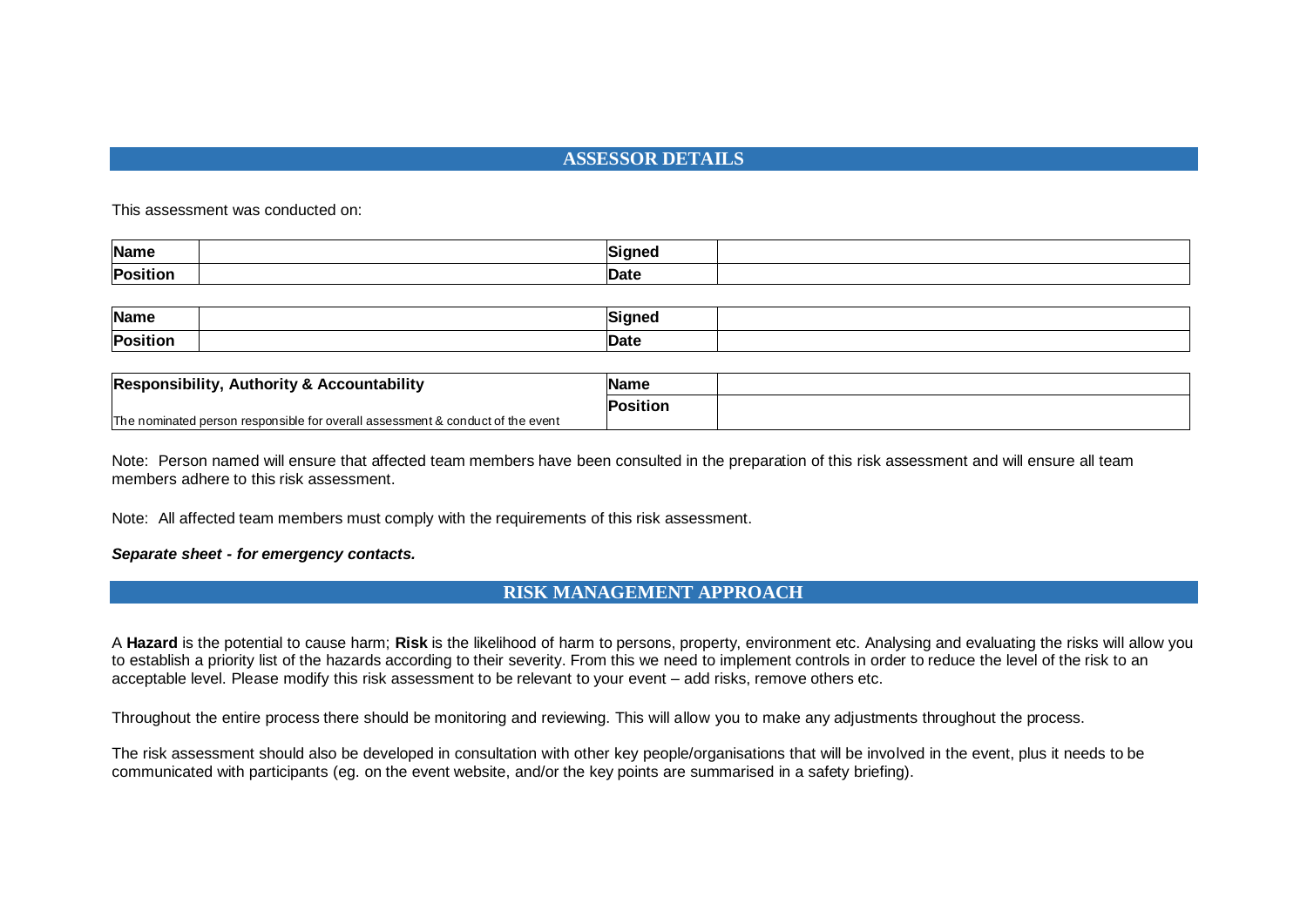# **RISK ASSESSMEMT & CONTROLS**

|                                               |                                                                                 |                                                              | <b>Inherent Risk</b> |            |                   |                                                                                                                                                                                                                                                                                                                                                                                                                | <b>Residual Risk</b><br>(after the controls are put in<br>place) |   |                      |
|-----------------------------------------------|---------------------------------------------------------------------------------|--------------------------------------------------------------|----------------------|------------|-------------------|----------------------------------------------------------------------------------------------------------------------------------------------------------------------------------------------------------------------------------------------------------------------------------------------------------------------------------------------------------------------------------------------------------------|------------------------------------------------------------------|---|----------------------|
| <b>Specific</b><br>Task or<br><b>Activity</b> | List all risks<br>the activity or<br>task                                       | associated with Describe the possible<br>impacts of the risk | Consequences         | Likelihood | <b>Risk Score</b> | What controls will be used to eliminate<br>or reduce risk exposure?<br>Describe how the risk will be minimised.                                                                                                                                                                                                                                                                                                | Consequences Likelihood                                          |   | <b>Risk</b><br>Score |
| On-water                                      | Potential to fall<br>but of boats while<br>paddling,<br>reaching for<br>rubbish | Swim, possible drowning                                      | 5                    | 3          | 15                | An appropriate number of 'safety paddlers'<br>to be on the water supervising activities -<br>using appropriate participant v guide ratios<br>on the day.<br>All paddlers to wear life jacket (50 or 50s,<br>not inflatable)<br>All paddlers to receive safety briefing<br>before commencing on water activities<br>All participants asked about swimming<br>ability prior to commencing on water<br>activities | 5                                                                | 1 | 5                    |
| On-water                                      | <b>Bridge</b><br>obstruction with<br>tide flow out)                             | swim                                                         | 5                    | 3          | 15                | Let paddlers know of any obstruction risk<br>eg. bridge structures with tidal flow.<br>(if relevant, avoid bunching/rafting up of<br>paddlers in areas of flow)                                                                                                                                                                                                                                                | 5                                                                | 1 | 5                    |
| On-water                                      | Participants<br>having limited<br>swimming ability                              | Swim, potential drowning:                                    | 5                    | 3          | 15                | To ensure this is covered off in the briefings<br>provided to participants before they head<br>for the water. Let people know what to do in<br>the unlikely event that they capsize.                                                                                                                                                                                                                           | 5                                                                | 1 | 5                    |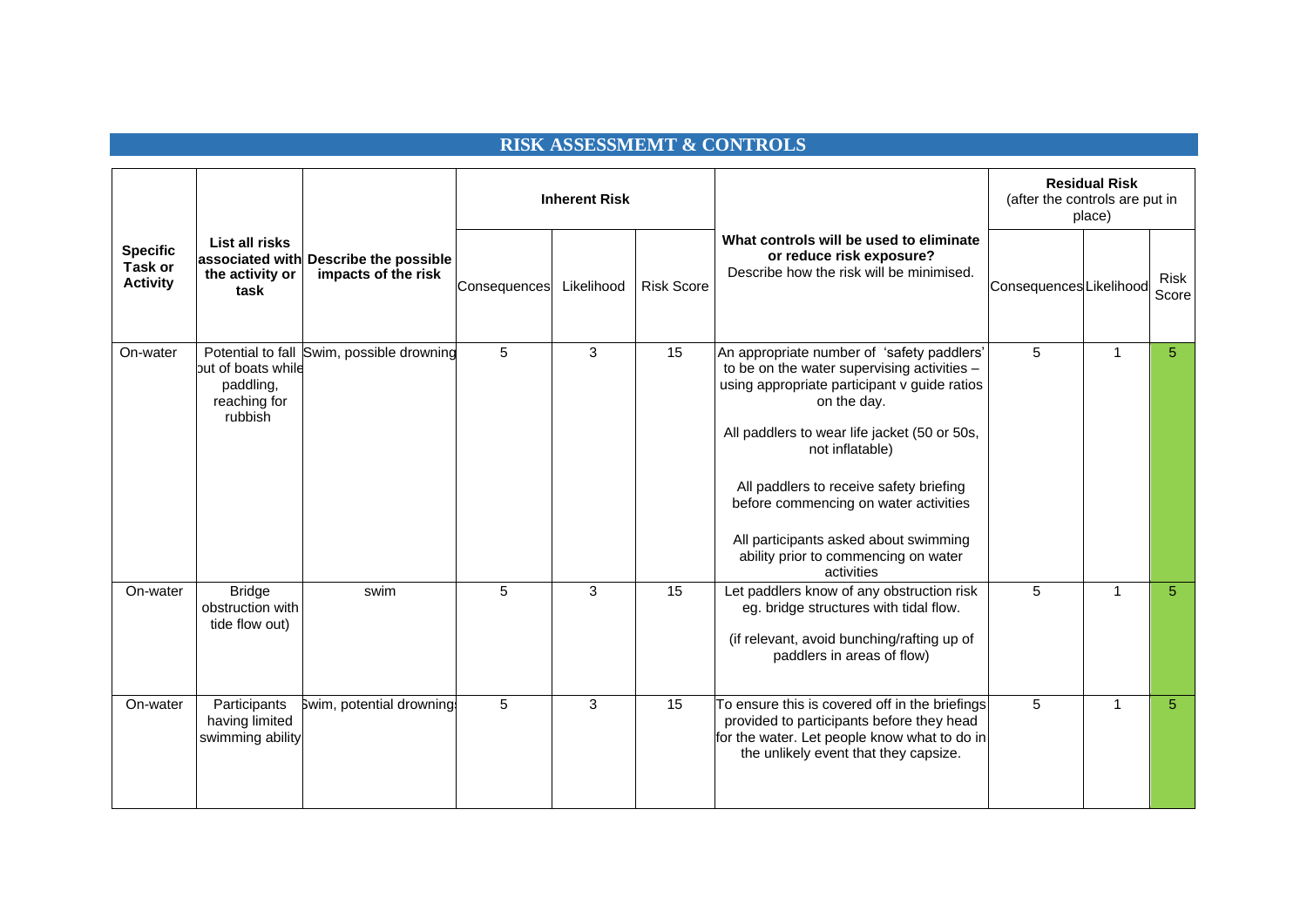|                   |                                    |                                          |   |   |    | Anyone with low swim ability - ensure they<br>buddy up with someone who can help if<br>they capsize.<br>Ensure that the paddlers have a life jacket<br>before heading for the launch pontoon.                                                                                                                                                                                                                                                                                                                    |   |              |   |
|-------------------|------------------------------------|------------------------------------------|---|---|----|------------------------------------------------------------------------------------------------------------------------------------------------------------------------------------------------------------------------------------------------------------------------------------------------------------------------------------------------------------------------------------------------------------------------------------------------------------------------------------------------------------------|---|--------------|---|
| On-water          | On-water<br>supervision            | Potential swims,<br>capsize, injury etc. | 5 | 3 | 15 | To encourage as many competent club<br>paddlers to participate in the event, on the<br>day, to provide general<br>supervisions. Appropriate number of safety<br>paddlers to be on water.<br>This has been done through various<br>callouts for participation through all club<br>communication channels - mailing list,<br>social media, PaddleNSW social media<br>post etc.                                                                                                                                     | 5 | 1            | 5 |
| Land and<br>water | Supervision,<br>falling into water | Missing person                           | 5 | 3 | 15 | Head count and mark names off at start of<br>event.<br>Set boundaries (on land and water) for the<br>event. On the water, have a safety team<br>kayaker stationed at each boundary point.<br>Use a buddy system - no one paddles<br>alone.<br>Participants encouraged to take mobile<br>phone with them.<br>Let participants know the finishing time of<br>the event and anyone more than 30 mins<br>late - search party will be sent, emergency<br>services contacted if not found within a<br>reasonable time. | 5 | $\mathbf{1}$ | 5 |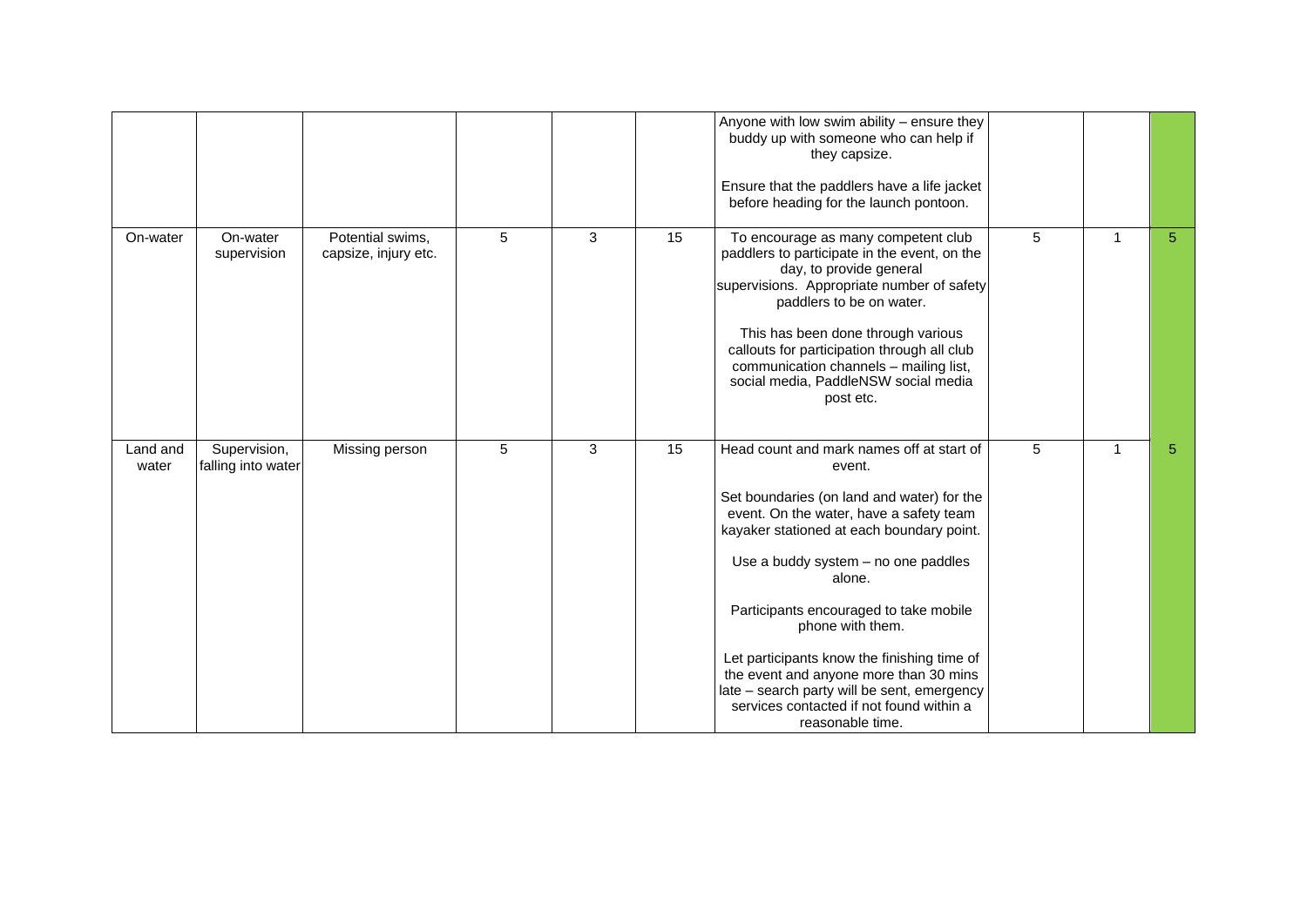| Land and<br>water       | off pontoon                                    | Potential falling Potential for people to<br>fall off the pontoon | 3              | 4              | 12 | Suitable number (2?) club members to be<br>present to assist in getting into and out of<br>craft - (enough people to help, but not too<br>many to crowd the pontoon)                                                                         | 3              | 3            | 9              |
|-------------------------|------------------------------------------------|-------------------------------------------------------------------|----------------|----------------|----|----------------------------------------------------------------------------------------------------------------------------------------------------------------------------------------------------------------------------------------------|----------------|--------------|----------------|
| On water                | getting in and<br>out of boats                 | Potential swim                                                    | 2              | 5              | 10 | Suitable number (eg 2?)<br>club members to be present to assist in<br>getting into and out of craft.                                                                                                                                         | $\overline{2}$ | 4            | 8              |
| Land and<br>water       | Sun Exposure                                   | Heatstroke/<br>Sunburn                                            | $\overline{2}$ | $\overline{4}$ | 8  | Participants will be asked to wear<br>appropriate clothing and sun protection<br>including a hat and sunscreen as well as<br>bringing a water bottle<br>Event run in the morning before the sun is<br>too hot.<br>Sunscreen will be provided | $\overline{2}$ | 3            | $6^{\circ}$    |
| clean up                | Land-based Close proximity to<br>Water         | Drowning                                                          | 5              | $\overline{2}$ | 10 | Participants will be reminded of being close<br>to water<br>All children are to be accompanied by an<br>adult.                                                                                                                               | 4              | $\mathbf{1}$ | $\overline{4}$ |
| Land-based<br>clean-up  | Trip/fall from<br>walking on<br>uneven surface | - Potential injury<br>- sprain<br>- graze/cut<br>- bruising       | $\overline{2}$ | 4              | 8  | Participants will be asked to wear sturdy<br>/enclosed footwear and informed of the<br>potential to trip<br>First aid officer employed during event                                                                                          | $\overline{2}$ | 3            | 6              |
| Land-based<br>clean-up. | Potential to slip<br>into mud                  | Getting stuck<br>Ruined clothing<br>Injuries                      | $\overline{2}$ | 4              | 8  | Participants will be asked to wear<br>appropriate clothing and shoes - asked to<br>wear long sleeves and long pants and<br>gumboots (land only) or old shoes                                                                                 | $\overline{2}$ | 3            | $6^{\circ}$    |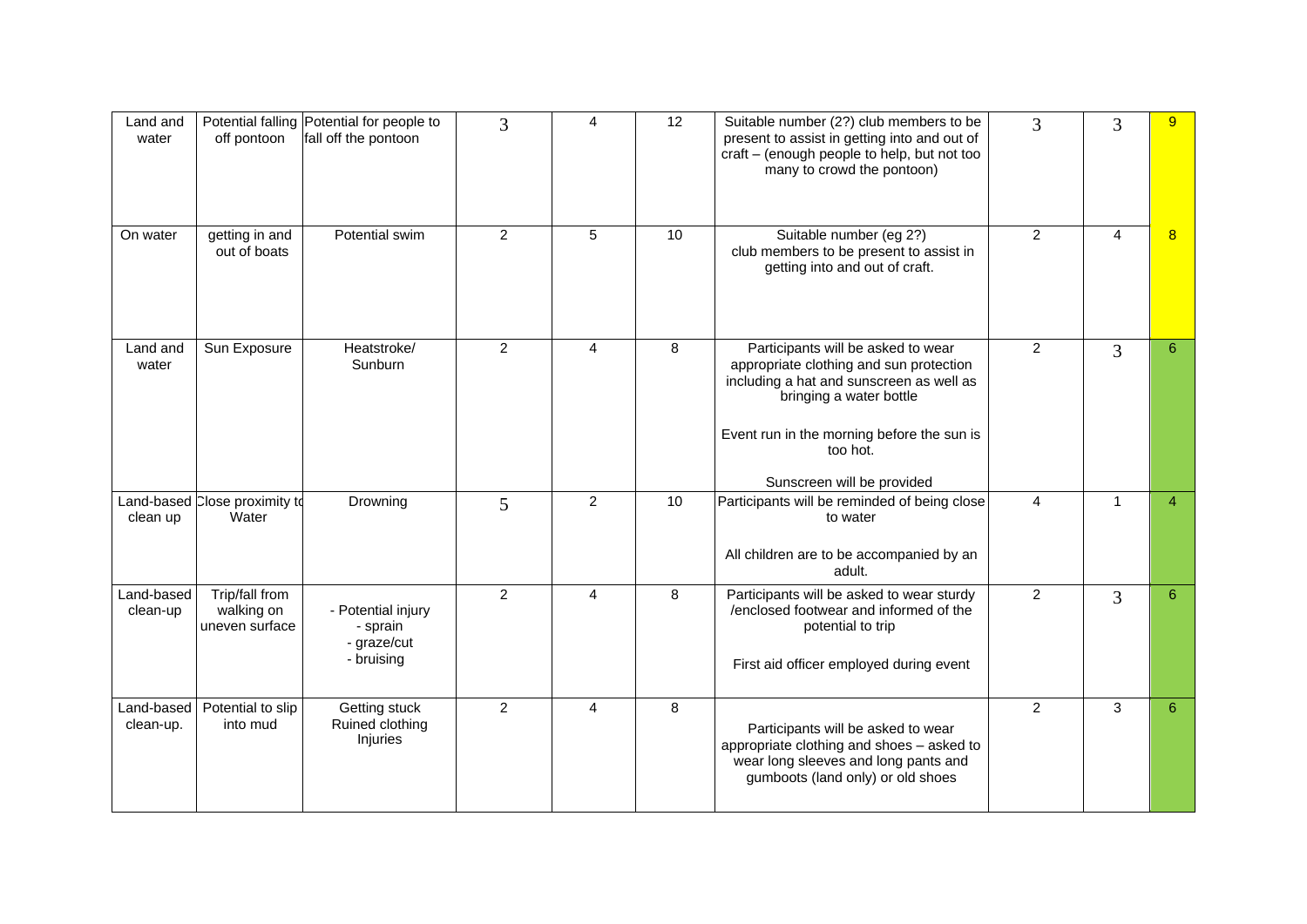|                                           |                                                   |                              |                         |   |    | All participants will be supplied with gloves<br>and litter pickers for rubbish handling                                                                                                                                                                                                                                                                                                                                                                                          |                |                |   |
|-------------------------------------------|---------------------------------------------------|------------------------------|-------------------------|---|----|-----------------------------------------------------------------------------------------------------------------------------------------------------------------------------------------------------------------------------------------------------------------------------------------------------------------------------------------------------------------------------------------------------------------------------------------------------------------------------------|----------------|----------------|---|
| Land and<br>water<br>based<br>clean-up    | Needle injury<br>from collecting<br>rubbish       | HIV/<br>Hep C infection      | $\overline{\mathbf{4}}$ | 3 | 12 | Participants informed of the possibility of<br>encountering needles.<br>Participants informed not to collect any<br>needles but to advise site supervisor when<br>needle is spotted.<br>Only site supervisor is to collect needles<br>using litter picker and disposing of them in<br>a sharps container.<br>All participants will be supplied with gloves<br>and litter pickers for rubbish handling - so<br>direct use of hands on litter is reduced.<br>Enclosed footwear too. | $\overline{4}$ | $\overline{2}$ | 8 |
| Land and<br>water<br>based<br>clean up.   | Contact with<br>animals/ insects                  | Bite/ Sting<br>Bird swooping | 2                       | 4 | 8  | First aid kit, including snake bite bandages<br>and epipen to be stocked and available for<br>use<br>Move away from area with aggressive<br>birds<br>Insect repellent to be made available<br>Bee stings - remove sting as per first aid<br>procedures and monitor for any reaction                                                                                                                                                                                               | $\overline{2}$ | 3              | 6 |
| Land and<br>water<br>based<br>activities. | Contact with toxid<br>mud and other<br>chemicals. | <b>Sickness</b>              | 3                       | 4 | 12 | Ask participants to wear long sleeves<br>and long pants, gloves.                                                                                                                                                                                                                                                                                                                                                                                                                  | 3              | 2              | 6 |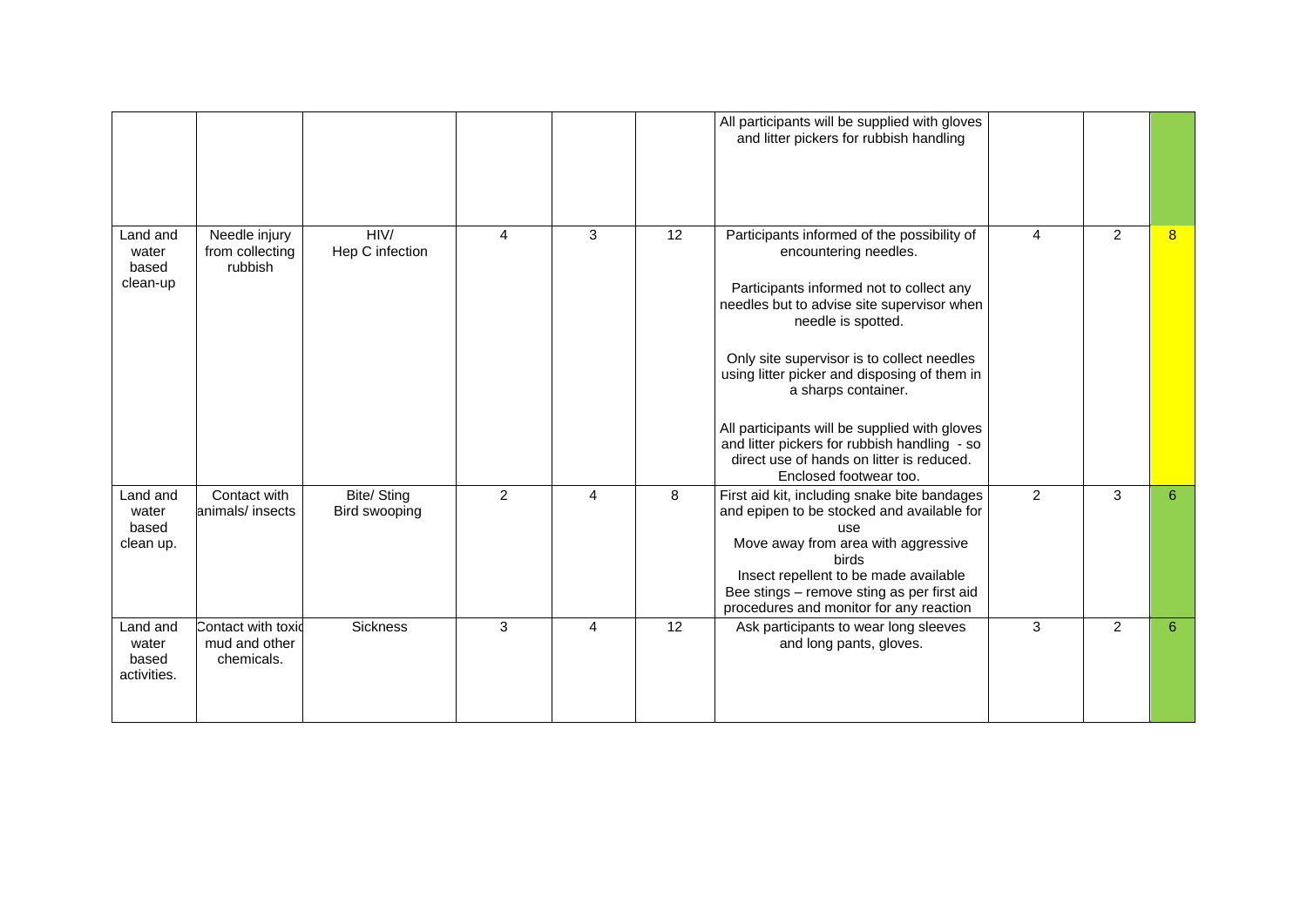| Land and<br>water<br>based<br>activities. | Inclement<br>Weather - Rain             | Getting cold and sick                                                                        | 2              | 4              | 8  | Event will run in light rain, if rain is<br>predicted participants will be contacted and<br>reminded to wear appropriate wet weather<br>gear                                                                                                                                         | 1 | 3                                 | 3                              |
|-------------------------------------------|-----------------------------------------|----------------------------------------------------------------------------------------------|----------------|----------------|----|--------------------------------------------------------------------------------------------------------------------------------------------------------------------------------------------------------------------------------------------------------------------------------------|---|-----------------------------------|--------------------------------|
|                                           |                                         |                                                                                              |                |                |    | In the event of heavy rain/ flooding the<br>event will be cancelled. Suggested<br>threshold around 10mm in 24hrs?<br>(TBC for local conditions)                                                                                                                                      |   |                                   |                                |
| Land and<br>activities.                   | Inclement<br>water based Weather - Wind | Tree/branch fall<br>Paddlers being<br>blown off course.<br>Also potential for<br>hypothermia | $\overline{4}$ | 3              | 12 | Visual inspection of trees on event date.<br>Cancel or relocated in the event of high-<br>winds<br>(recommendation to set threshold for wind<br>strength - eg 15knots/29 kph)<br>Paddlers informed to bring wind jacket<br>(spray jackets / light rain jackets are good<br>for this) | 3 | $\overline{2}$                    | 6                              |
| Land and<br>water based<br>activities.    | Inclement<br>weather<br>Storm event     | lightning                                                                                    | $\overline{4}$ | $\overline{2}$ | 8  | If forecast, cancel event<br>If not forecast, however becomes apparent<br>- monitor. If lighting within 5km - seek to<br>cancel event                                                                                                                                                | 4 | $\mathbf{1}$                      | 4                              |
| All                                       | Morning/<br>afternoon tea<br>supplies   | Food poisoning<br>Allergies<br>Covid transmission                                            | 3              | $\overline{4}$ | 12 | Ensure participants are informed of what<br>the food is<br>Request participants to advise of any food<br>allergies, if relevant.<br>Ensure proper food handling and storage<br>First aid officer employed during event                                                               | 3 | $\overline{2}$<br>(3 if<br>Covid) | $6^{\circ}$<br>(9 if<br>Covid) |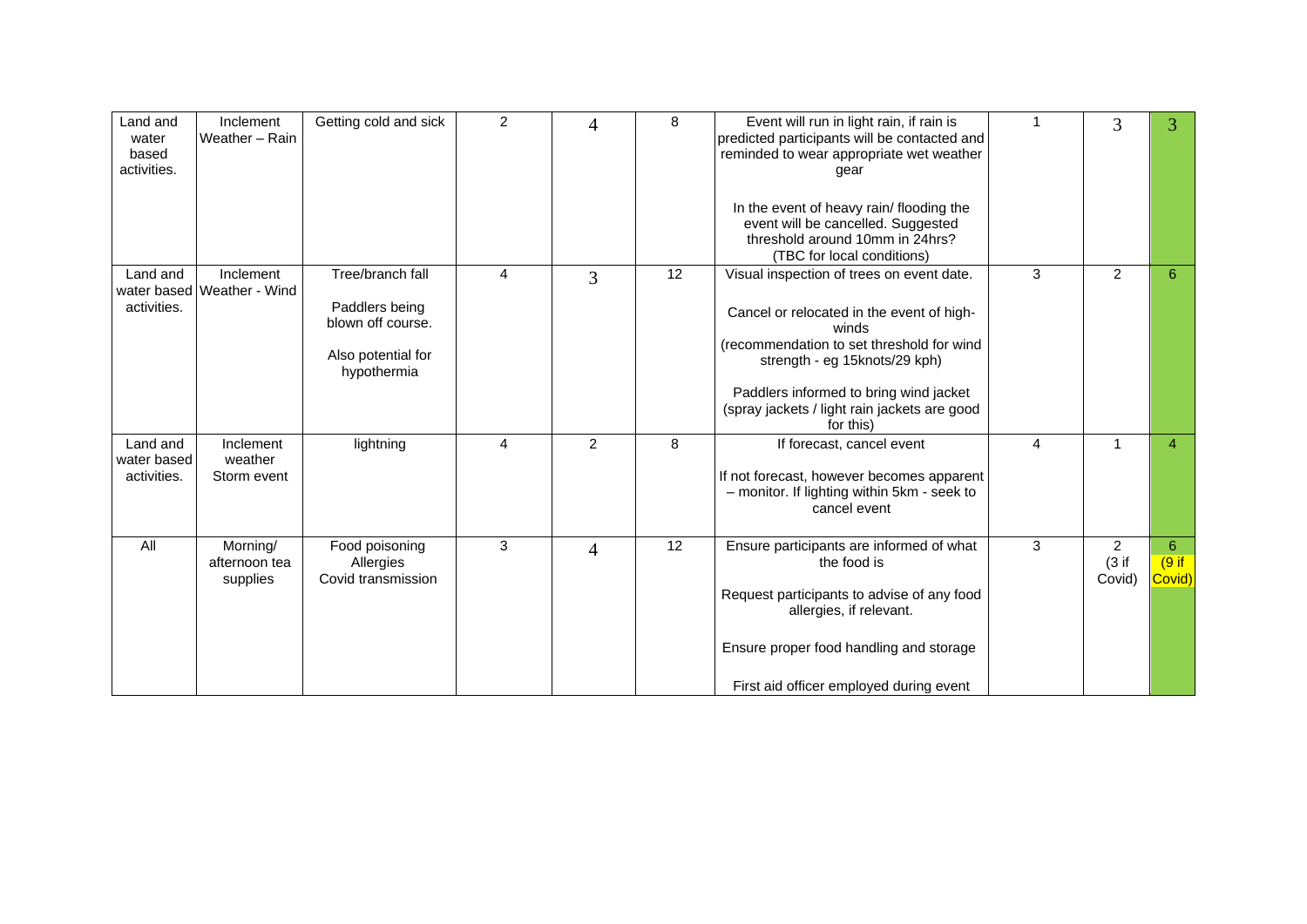| Other | Vehicles,<br>bedestrians, othe | Collisions between cycle<br>and pedestrian<br>boat ramp users   movements on shared<br>path/boat ramp |  | 16 | 'Prepare to stop' signage to be placed<br>adjacent to shared path, either side of<br>entrance |  |  |
|-------|--------------------------------|-------------------------------------------------------------------------------------------------------|--|----|-----------------------------------------------------------------------------------------------|--|--|
|       |                                |                                                                                                       |  |    | Volunteer to be placed with high viz at<br>potential conflict point.                          |  |  |
| Other | Covid                          |                                                                                                       |  |    | Covid safety management plan<br>(as relevant at the time)                                     |  |  |

### **USEFUL NOTES, TIPS & TRICKS**

- **Standard info for participants:** To be developed. What to bring, what to expect.
- **Standard briefing:** To be developed**.** What to cover off, before participants hit the water etc.
- **Medical conditions:** Ask this in the registration process eg. 'Do you have any medical conditions that may impact on your ability to participate safely?' Remind participants at safety briefing to have any relevant medications with them.
- **Swimming ability:** Ask this in the registration process, with an explanation of whether they will still be able to participate or not. Have a plan for nonswimmers – eg. buddy up in double canoe/kayak with someone who can swim.
- **First aid personnel:** You need at least one designated first aid officer (with appropriate qualifications) at the event, preferably based on land or otherwise to remain in the centre of the paddle area. Consider how they will be identifiable (eg. high vis shirt, green armband with white cross). For events over 50 people, best to contract external personnel eg. St John's Ambulance.
- **Removal of rubbish from site:** Check with your local Council the best way to handle and whether they can assist (eg. Council truck picks up rubbish, or free tip vouchers are provided). Size/weight of litter bags a WHS consideration.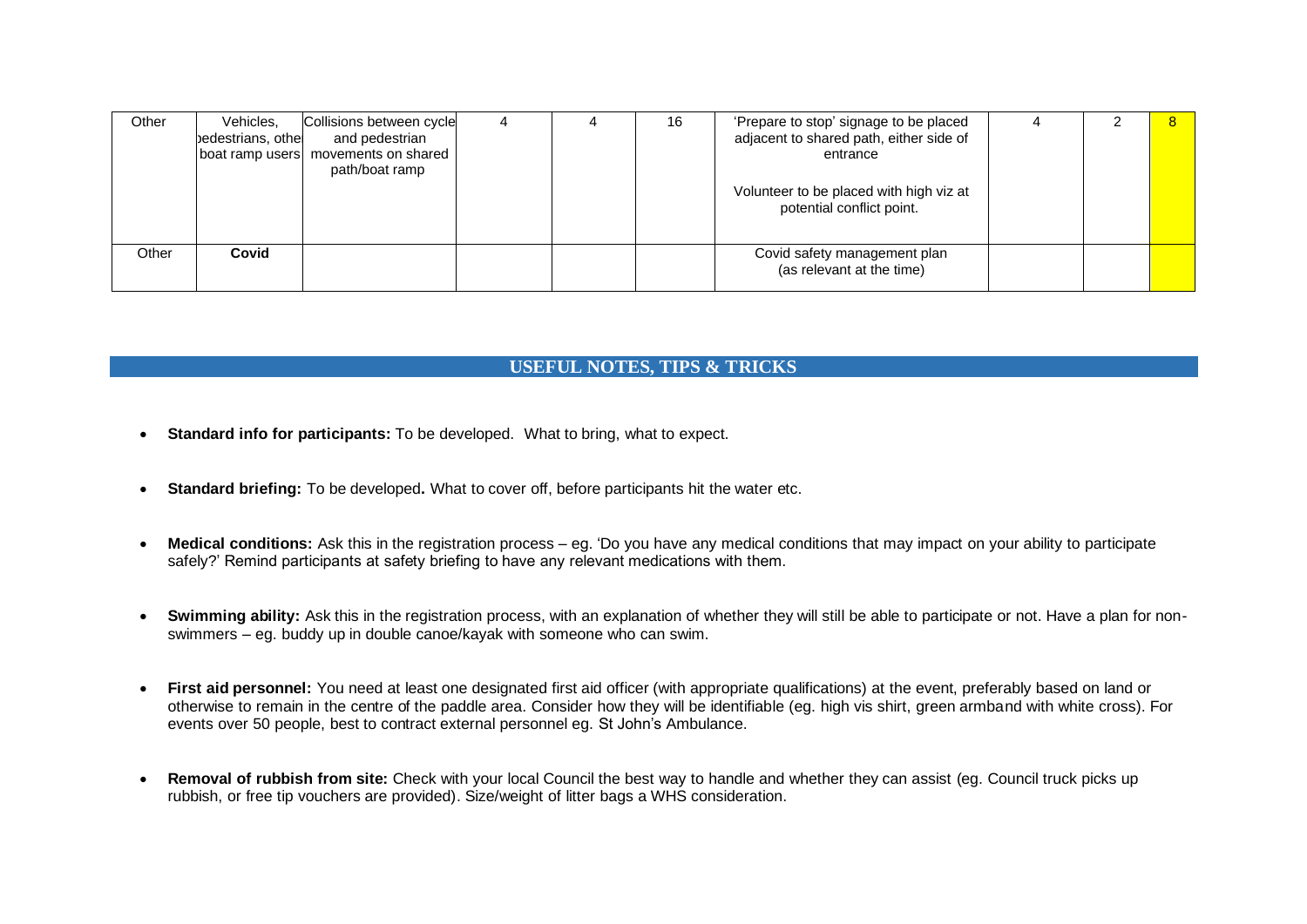- **Buddy system:** With clean up events, paddlers will likely get distracted. highly recommend adoption of a paddle buddy system.
- **Level of on-water safety:** Need to consider whether rescue craft needed/available. Potential for partnership with SES etc.
- **Radios/communications:** Need to consider what's needed/best. Comms plan recommended eg at least 4 safety paddlers with radio comms.
- **Map for emergency assistance + hospitals:** Recommend preparing one and making it available, plus useful phone numbers (police, hospitals, poisons)
- **Map prepared setting out suitable event area:** Can easily use tools such as Google My Maps to prepare custom maps for event area, including 'no go areas' and event boundaries.
- **Signing people in and out of the event - plus on and off the water: C**onsider what best to do. Eg use of eventbrite organiser app.
- **Potential sponsors:** There are plenty of sponsors generally available keen to support clean up events eg local hospitality venues, Councils, Sydney Water etc.
- **Check out the PaddleNSW 'How to organise a clean up paddle' 10-step guide.**
- **Insurance:** Suggest liaising with PaddleNSW early to discuss.
- **Membership arrangements:** eg use of PaddleNSW single event framework
- **Choice of boats: C**anoes are best (stable for beginners + can hold a lot of rubbish), if available. Sit on top kayaks are also good.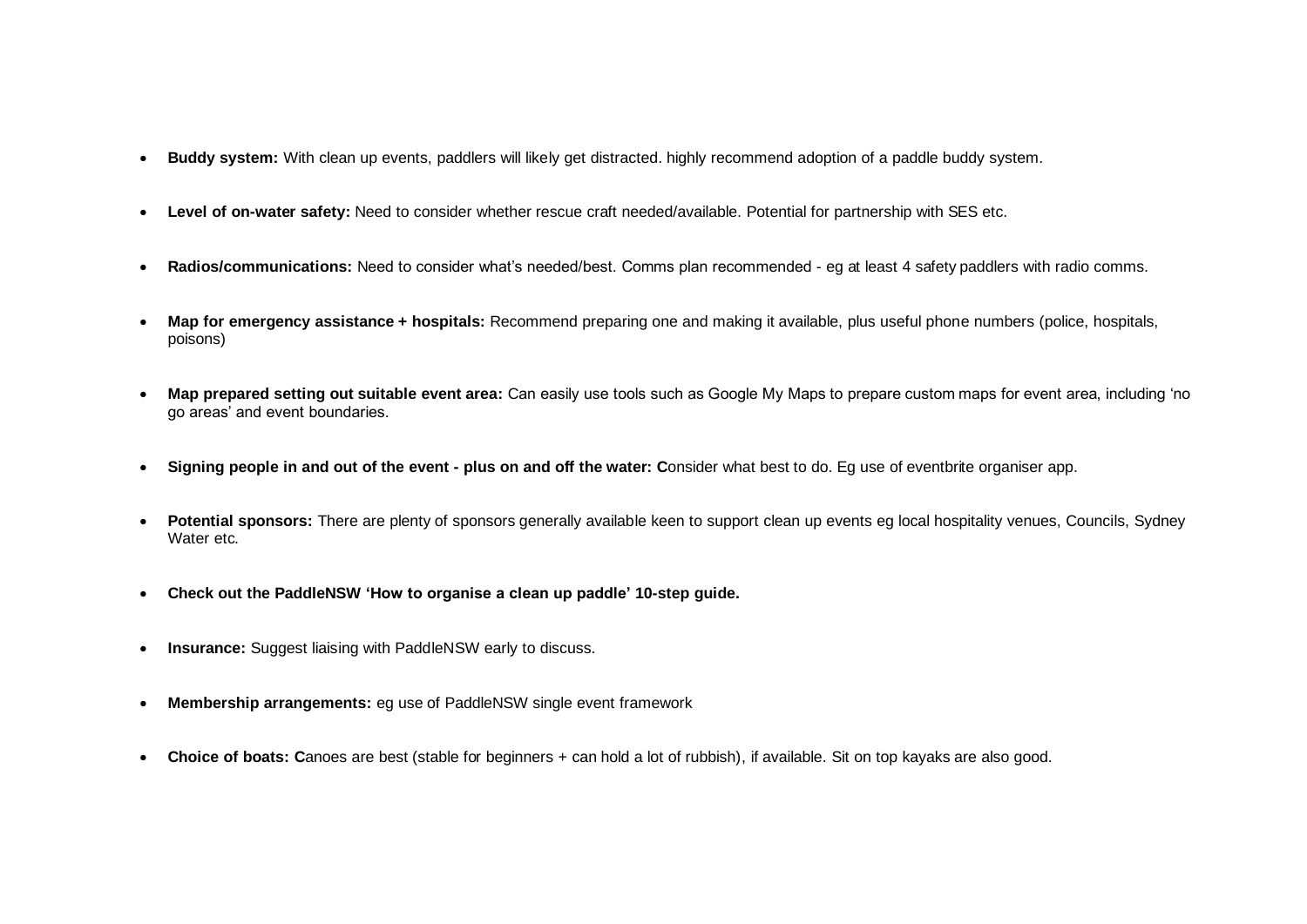• **U18s/juniors:** To be the full responsibility of a parent/guardian at all times during an event.

### **RISK ASSESSMENT MATRIX**

#### **Determining the Risk Score**

#### **INITIAL RISK SCORE**

To determine the "Initial Risk Score" for an identified hazard, consider the hazard without any controls being put in place to prevent harm to the person or environment.

|                                                       |                                                     | $\leftarrow$ Consequence $\rightarrow$ |                                     |                                        |                   |  |  |  |  |  |  |
|-------------------------------------------------------|-----------------------------------------------------|----------------------------------------|-------------------------------------|----------------------------------------|-------------------|--|--|--|--|--|--|
| Likelihood↓                                           | Catastrophic (5)                                    | Major $(4)$                            | Medium (3)                          | Minor $(2)$                            | Insignificant (1) |  |  |  |  |  |  |
| <b>Almost Certain (5)</b><br>Daily-Monthly occurrence | <b>Extreme (25)</b>                                 | Extreme (20)                           | High $(15)$                         | Significant (10) Significant (5)       |                   |  |  |  |  |  |  |
| Likely $(4)$<br>Monthly-Annually                      | <b>Extreme (20)</b>                                 | High $(16)$                            |                                     | <b>Significant 12)</b> Significant (8) | Moderate (4)      |  |  |  |  |  |  |
| Possible (3)<br>One every 5 years                     | High $(15)$                                         | High $(12)$                            |                                     | <b>Significant (9)</b> Moderate (6)    | Low(3)            |  |  |  |  |  |  |
| Unlikely (2)<br>Every 25 years                        | High $(10)$                                         |                                        | <b>Significant (8) Moderate (6)</b> | Low $(4)$                              | Low(2)            |  |  |  |  |  |  |
| Rare $(1)$<br>Every 50 years                          | <b>Significant (5) Significant (4) Moderate (3)</b> |                                        |                                     | Low $(2)$                              | Low(1)            |  |  |  |  |  |  |

1. Scroll across the top row and choose what you consider to be the most "serious outcome" for the hazard. Select from:

- Catastrophic (Multiple deaths from a single event or serial deaths over one year or cumulative and delayed disability due to a single cause at one location)
- Major (Single fatality, multiple injuries or major incapacity or series of single fatalities or major injuries due to a single cause at one location)